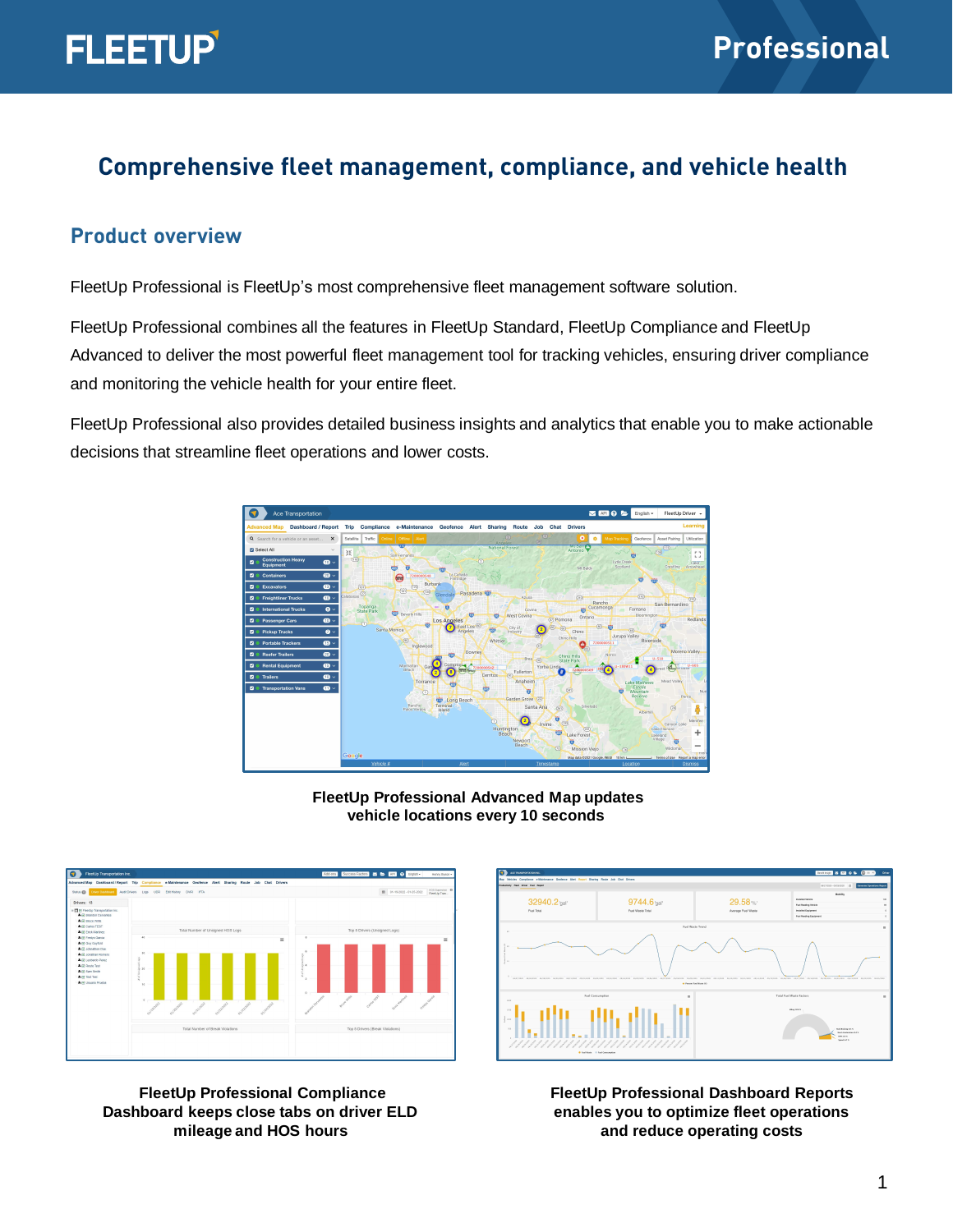

### **Core features**

FleetUp Professional supports the same GPS tracking features as FleetUp Standard enabling you to manage your fleet faster operations more simply and more intuitively than ever before:

- Real-time GPS tracking with 10 second updates
- Advanced map with live view, trip history, and data sharing
- Geofences with detention time, transit time analysis and entering and exiting alerts
- Vehicle inventory displayed on map for easy reference
- Custom tracking and monitoring alerts
- Robust reporting of driving behavior (speeding, harsh braking, etc.)
- Live ETA, trip history and account sharing
- Mobile app for fleet admins and operators

### **Compliance features**

FleetUp Professional also includes additional IFTA/ELD/HOS features designed to ensure that your drivers remain fully compliant with the latest federal regulatory requirements.

- FMCSA, ELD, HOS reporting
- Preventive HOS violation alerts with voice assistant
- AI HOS audits and edit suggestions
- Unidentified Driving Report (UDR)
- Electronic Driver Vehicle Inspection (DVIR)
- International Fuel Tax Reporting ( IFTA)

# • HOS violation dashboard

### **Advanced features**

In addition, FleetUp Professional provides a complete array of fuel and maintenance monitoring tools that enable you to reign in spiraling fuel and maintenance costs and keep your operating budgets under control.

- Remote engine diagnostics odometer, engine hours, temperature and other engine data
- Maintenance cycle management (oil filters, brakes, tire alignment, belts and hoses)
- Remote engine shutoff
- Fuel consumption records by trip
- Current fuel level
- Vehicle condition
- Fuel waste analysis and reports